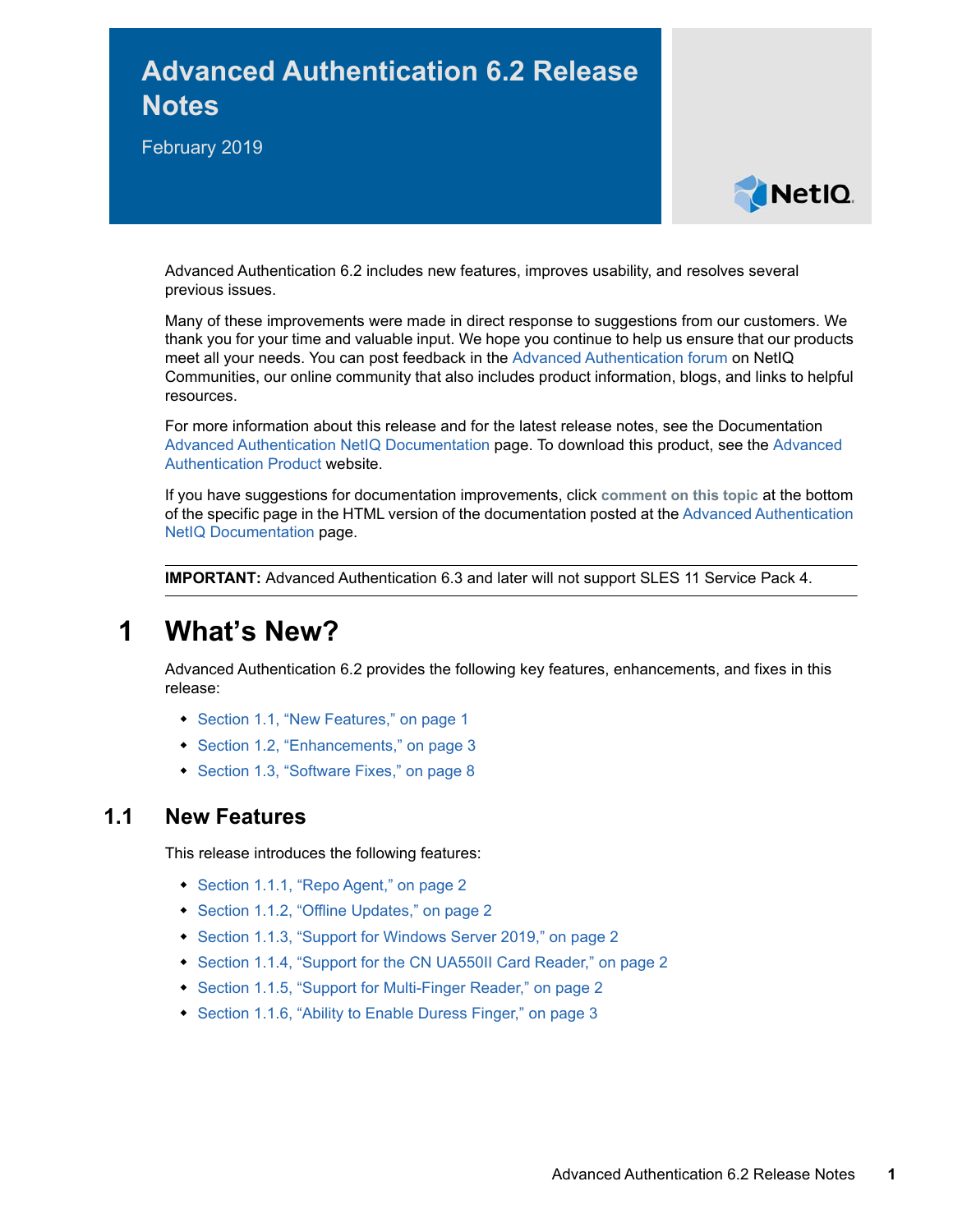### <span id="page-1-0"></span>**1.1.1 Repo Agent**

Advanced Authentication introduces Repo Agent. It acts as a middleware between the LDAP repository and Advanced Authentication. This Repo Agent retrieves users' data from the LDAP repository, stores it in a database, and sends it to Advanced Authentication for authentication.

This prevents operational delays caused due to direct interaction of Advanced Authentication with the LDAP repository. The Repo Agent is recommended to be used in cloud-based environments with onpremise LDAP repositories. In addition, it enhances security because customers may not want to publish LDAP servers on the internet.

For more information, see the *[Advanced Authentication - Repo Agent](https://www.netiq.com/documentation/advanced-authentication-60/pdfdoc/repo-agent-installation-guide/repo-agent-installation-guide.pdf#bookinfo)* guide.

#### <span id="page-1-1"></span>**1.1.2 Offline Updates**

This release provides an option to perform offline updates for the operating system. This is in addition to the online updates.

For more information, see the ["Performing the Offline Updates](https://www.netiq.com/documentation/advanced-authentication-60/pdfdoc/install-upgrade-guide/install-upgrade-guide.pdf#t48m4pgzvls5)" in the *[Advanced Authentication-](https://www.netiq.com/documentation/advanced-authentication-60/pdfdoc/install-upgrade-guide/install-upgrade-guide.pdf#bookinfo)Server Installation and Upgrade* guide.

#### <span id="page-1-2"></span>**1.1.3 Support for Windows Server 2019**

In addition to the existing supported platforms, this release adds support for Windows Server 2019 for the following components:

- Windows Client
- Authentication Agent
- Device Service
- RDG Plug-in
- Logon Filter

#### <span id="page-1-3"></span>**1.1.4 Support for the CN UA550II Card Reader**

This release adds support for the CN UA550II type of card reader.

For more information, see ["Card Settings](https://www.netiq.com/documentation/advanced-authentication-60/pdfdoc/device-service-installation/device-service-installation.pdf#b1k8eoc9)" in the *[Advanced Authentication - Device Service](https://www.netiq.com/documentation/advanced-authentication-60/pdfdoc/device-service-installation/device-service-installation.pdf#bookinfo)* guide.

#### <span id="page-1-4"></span>**1.1.5 Support for Multi-Finger Reader**

Advanced Authentication now supports the multi-finger reader Green Bit DactyScan84c for enrolling the Fingerprint method. This reader enables users to enroll more than one finger together. The Green Bit DactyScan84c has capability to capture one of the following fingers combination at a time:

- Four fingers of the left hand
- Four fingers of the right hand
- Two thumbs

For more information, see ["Fingerprint](https://www.netiq.com/documentation/advanced-authentication-60/pdfdoc/server-administrator-guide/server-administrator-guide.pdf#b1joel8p)" in the *[Advanced Authentication - Administration](https://www.netiq.com/documentation/advanced-authentication-60/pdfdoc/server-administrator-guide/server-administrator-guide.pdf#bookinfo)* guide.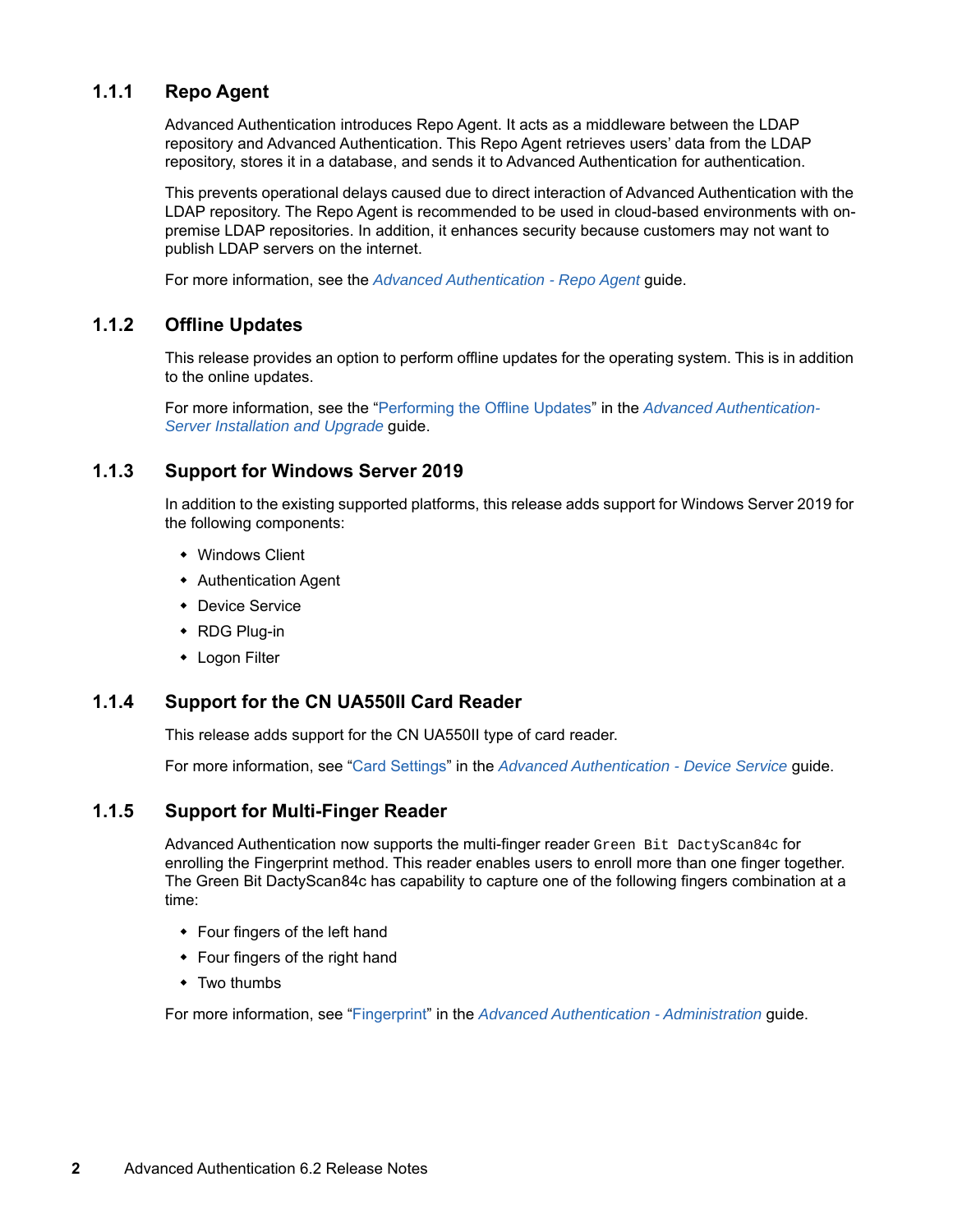## <span id="page-2-1"></span>**1.1.6 Ability to Enable Duress Finger**

This release introduces an option to enable users to assign one of the enrolled fingers as duress. Using the duress finger, users can authenticate to any device or application in case of a threat or emergency. Authentication with the duress finger triggers an alert notification to the configured recipient. This helps in securing the device or application without compromising the safety of the user.

For more information, see ["Fingerprint](https://www.netiq.com/documentation/advanced-authentication-60/pdfdoc/server-administrator-guide/server-administrator-guide.pdf#b1joel8p)" in the *[Advanced Authentication - Administration](https://www.netiq.com/documentation/advanced-authentication-60/pdfdoc/server-administrator-guide/server-administrator-guide.pdf#bookinfo)* guide.

## <span id="page-2-0"></span>**1.2 Enhancements**

Advanced Authentication 6.2 includes the following enhancements:

- [Section 1.2.1, "Server Enhancements," on page 3](#page-2-2)
- [Section 1.2.2, "Client Enhancements," on page 6](#page-5-0)
- [Section 1.2.3, "API Enhancements," on page 6](#page-5-1)
- ◆ [Section 1.2.4, "Security Enhancements," on page 7](#page-6-0)

## <span id="page-2-2"></span>**1.2.1 Server Enhancements**

- [Section 1.2.1.1, "Improved Database Export and Import for a Cluster," on page 3](#page-2-3)
- [Section 1.2.1.2, "An Option to Configure the Whitelist IP Address for Endpoint Registration," on](#page-3-0)  [page 4](#page-3-0)
- [Section 1.2.1.3, "An Option to Disable the LDAP Cache," on page 4](#page-3-1)
- [Section 1.2.1.4, "Customized Permissions for Sharing the Authenticators," on page 4](#page-3-2)
- [Section 1.2.1.5, "An Option to Use Repositories Instead of Groups," on page 4](#page-3-3)
- [Section 1.2.1.6, "An Option to Migrate a Repository," on page 4](#page-3-4)
- [Section 1.2.1.7, "Improved RADIUS Authentication," on page 4](#page-3-5)
- [Section 1.2.1.8, "An Option to Send SamAccountName in the SAML Response," on page 5](#page-4-0)
- ◆ [Section 1.2.1.9, "New Widgets," on page 5](#page-4-1)
- Section 1.2.1.10, "Customizing the Prompts of Authentication Method Required for RADIUS [Client," on page 5](#page-4-2)
- [Section 1.2.1.11, "Log Level of the SQL Alchemy Are Revised," on page 5](#page-4-3)
- [Section 1.2.1.12, "An Option to Display the Serial Number of an Enrolled Token," on page 5](#page-4-4)
- [Section 1.2.1.13, "Pre-installed Netcat," on page 5](#page-4-5)
- [Section 1.2.1.14, "Resend OTP Option Added to the Web Authentication for All the OTP Based](#page-5-2)  [Methods," on page 6](#page-5-2)

#### <span id="page-2-3"></span>**1.2.1.1 Improved Database Export and Import for a Cluster**

The database export and import process has been improved to keep the cluster configuration intact while importing the database.

You can refer to the Disaster Recovery procedure if the cluster is lost while importing the database. For more information, see ["Recovering from a Disaster"](https://www.netiq.com/documentation/advanced-authentication-60/pdfdoc/server-administrator-guide/server-administrator-guide.pdf#disasterrecovery) in the *[Advanced Authentication -](https://www.netiq.com/documentation/advanced-authentication-60/pdfdoc/server-administrator-guide/server-administrator-guide.pdf#bookinfo)  Administration* guide.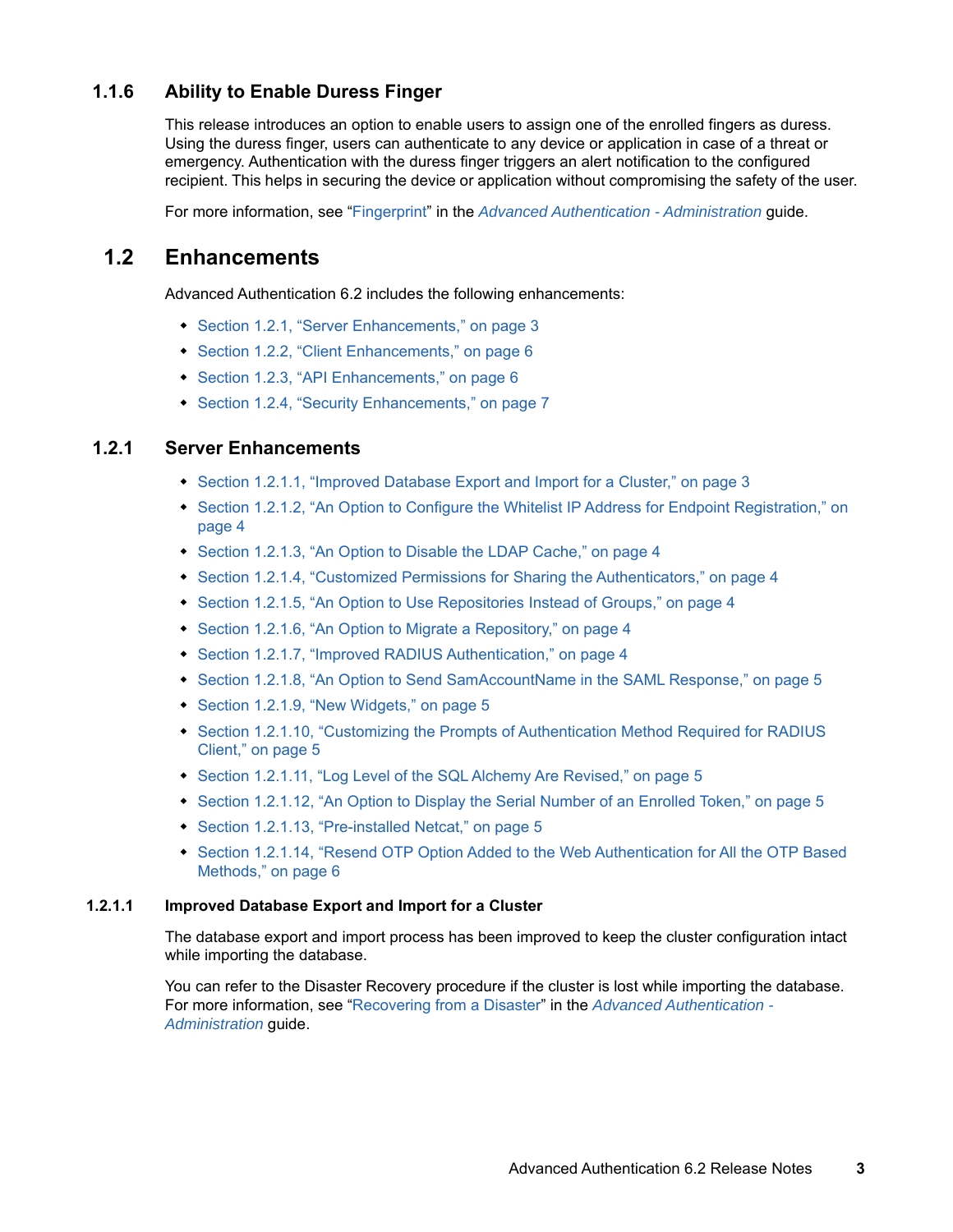#### <span id="page-3-0"></span>**1.2.1.2 An Option to Configure the Whitelist IP Address for Endpoint Registration**

Advanced Authentication facilitates an administrator to add a preferred IP addresses to the **Whitelist IP Address**. This helps to register a trusted endpoint from these IP addresses with the administrator's credentials.

The endpoint registration request from any other IP address that is not included in the whitelist are blocked automatically.

For more information, see the ["Endpoint Management Options](https://www.netiq.com/documentation/advanced-authentication-60/pdfdoc/server-administrator-guide/server-administrator-guide.pdf#Requiringauthenticationdataduringregistrationofendpoint)" policy in the *[Advanced Authentication](https://www.netiq.com/documentation/advanced-authentication-60/pdfdoc/server-administrator-guide/server-administrator-guide.pdf#bookinfo)  - Administration* guide.

#### <span id="page-3-1"></span>**1.2.1.3 An Option to Disable the LDAP Cache**

In one of the previous versions, a 5 minute LDAP caching on the server was implemented. This increased performance and solved issues for environments where the connection to LDAP servers was unstable or slow. However, the caching opened a security issue because within these 5 minutes a locked or a deleted user, or a user with an expired password was able to authenticate.

In this release, the LDAP caching is disabled by default to enhance security but introduces an option **LDAP caching,** which allows you to enable the LDAP caching to improve performance.

For more information, see the ["Login Options"](https://www.netiq.com/documentation/advanced-authentication-60/pdfdoc/server-administrator-guide/server-administrator-guide.pdf#LoginOptions) policy in the *[Advanced Authentication - Administration](https://www.netiq.com/documentation/advanced-authentication-60/pdfdoc/server-administrator-guide/server-administrator-guide.pdf#bookinfo)* guide.

#### <span id="page-3-2"></span>**1.2.1.4 Customized Permissions for Sharing the Authenticators**

Previously, a Helpdesk administrator was allowed to share authenticators by default. This resulted in security issues because the helpdesk administrator can misuse the authenticators of users.

Now, only when assigned as a member in the **SHAREAUTH ADMINS** role, a Helpdesk administrator can share the authenticators.

For more information, see ["Local Repository"](https://www.netiq.com/documentation/advanced-authentication-60/pdfdoc/server-administrator-guide/server-administrator-guide.pdf#LocalRepository) in the *[Advanced Authentication - Administration](https://www.netiq.com/documentation/advanced-authentication-60/pdfdoc/server-administrator-guide/server-administrator-guide.pdf#bookinfo)* guide.

#### <span id="page-3-3"></span>**1.2.1.5 An Option to Use Repositories Instead of Groups**

This release introduces an option that allows you to use repositories in place of groups. You can use a group of users in a specific repository or all the users of the repository.

For more information, see ["Creating a Chain"](https://www.netiq.com/documentation/advanced-authentication-60/pdfdoc/server-administrator-guide/server-administrator-guide.pdf#CreatingChain) in the *[Advanced Authentication - Administration](https://www.netiq.com/documentation/advanced-authentication-60/pdfdoc/server-administrator-guide/server-administrator-guide.pdf#bookinfo)* guide.

#### <span id="page-3-4"></span>**1.2.1.6 An Option to Migrate a Repository**

This release introduces the command line migration tool RepoMigrationtool that allows you to migrate user's data from a repository to another repository. This helps customers who plan for migrating one repository to another to retain authenticators and avoid re-enrollment.

For more information, see ["Migrating the Repositories"](https://www.netiq.com/documentation/advanced-authentication-60/pdfdoc/repo-agent-installation-guide/repo-agent-installation-guide.pdf#migratingrepoagent) in the *[Advanced Authentication - Repo Agent](https://www.netiq.com/documentation/advanced-authentication-60/pdfdoc/repo-agent-installation-guide/repo-agent-installation-guide.pdf#bookinfo)* guide.

#### <span id="page-3-5"></span>**1.2.1.7 Improved RADIUS Authentication**

The RADIUS logic has been changed from Freeradius plug-in to AuCore REST API. In addition, the RADIUS logs have been enhanced.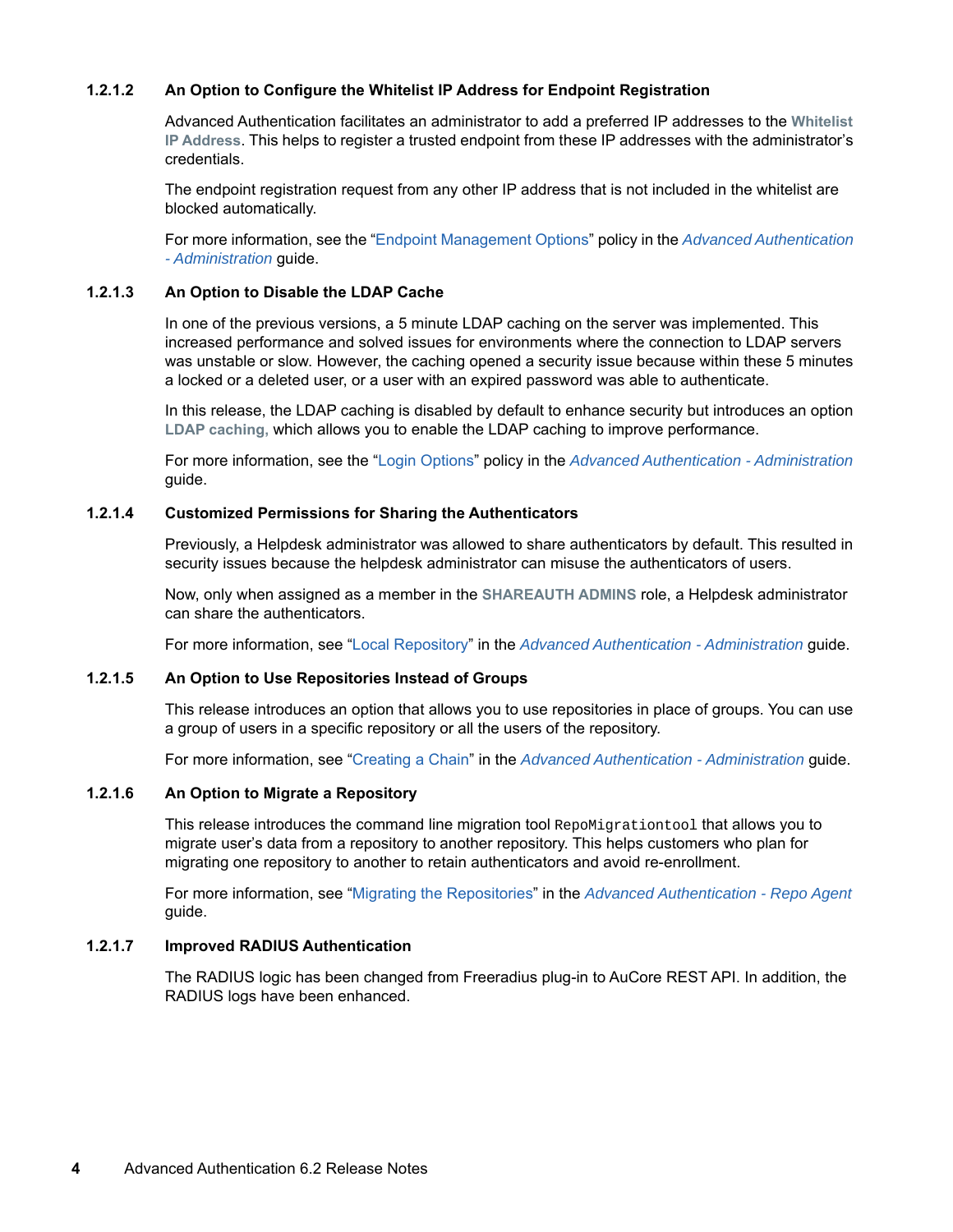#### <span id="page-4-0"></span>**1.2.1.8 An Option to Send SamAccountName in the SAML Response**

The samAccountName attribute can now be sent as a NameID element in the SAML response from the Advanced Authentication server. This option has been added for the integration with CyberArk when Advanced Authentication is used as the SAML identity provider.

For more information, see ["Creating a SAML 2.0 Event](https://www.netiq.com/documentation/advanced-authentication-60/pdfdoc/server-administrator-guide/server-administrator-guide.pdf#t448527wrsb6)" in the *[Advanced Authentication -](https://www.netiq.com/documentation/advanced-authentication-60/pdfdoc/server-administrator-guide/server-administrator-guide.pdf#bookinfo)  Administration* guide.

#### <span id="page-4-1"></span>**1.2.1.9 New Widgets**

This release introduces the following widgets on the dashboard:

- **Total Users**
- **Total Users Per Event**

These widgets help administrators to analyze information about the number of logged in users for each event.

For more information, see "[Total Users](https://www.netiq.com/documentation/advanced-authentication-60/pdfdoc/server-administrator-guide/server-administrator-guide.pdf#t48kw71a3f0c)" and "[Total Users Per Event"](https://www.netiq.com/documentation/advanced-authentication-60/pdfdoc/server-administrator-guide/server-administrator-guide.pdf#t48kw71a3ivv) in the *[Advanced Authentication -](https://www.netiq.com/documentation/advanced-authentication-60/pdfdoc/server-administrator-guide/server-administrator-guide.pdf#bookinfo)  Administration* guide.

#### <span id="page-4-2"></span>**1.2.1.10 Customizing the Prompts of Authentication Method Required for RADIUS Client**

Advanced Authentication now allows customization of the prompt message specific to the authentication method that is displayed on the RADIUS Client.

For example, In **Custom Messages** policy, the administrator customizes the prompt message for SMS OTP method that is mapped to the RADIUS event. When a user initiates authentication to a RADIUS event using the SMS OTP method, the customized prompt message is displayed on the RADIUS Client.

For more information, see ["Customizing Prompt Messages of the Authentication Methods for](https://www.netiq.com/documentation/advanced-authentication-60/pdfdoc/server-administrator-guide/server-administrator-guide.pdf#t48dty7o3wr7)  RADIUS Event" in the *[Advanced Authentication - Administration](https://www.netiq.com/documentation/advanced-authentication-60/pdfdoc/server-administrator-guide/server-administrator-guide.pdf#bookinfo)* guide.

**IMPORTANT:** Only ASCII symbols are supported for the customized messages of the RADIUS event.

#### <span id="page-4-3"></span>**1.2.1.11 Log Level of the SQL Alchemy Are Revised**

Previously, in the **Background tasks** tab of **Logs**, an enormous number of log entries are stored for the SQL alchemy commit and new transactions.

Log level of SQL alchemy transactions have been revised so that the debug transactions are not stored in the **Background tasks**.

#### <span id="page-4-4"></span>**1.2.1.12 An Option to Display the Serial Number of an Enrolled Token**

This release introduces an option to allow users to view the serial number of an enrolled token for the HOTP and TOTP methods on the Self-Service portal.

#### <span id="page-4-5"></span>**1.2.1.13 Pre-installed Netcat**

With this release, a fresh installation of Advanced Authentication appliance includes the Netcat preinstalled for resolving the possible network connectivity issues.

The Netcat package is not available when you upgrade Advanced Authentication from version 6.1 or earlier versions.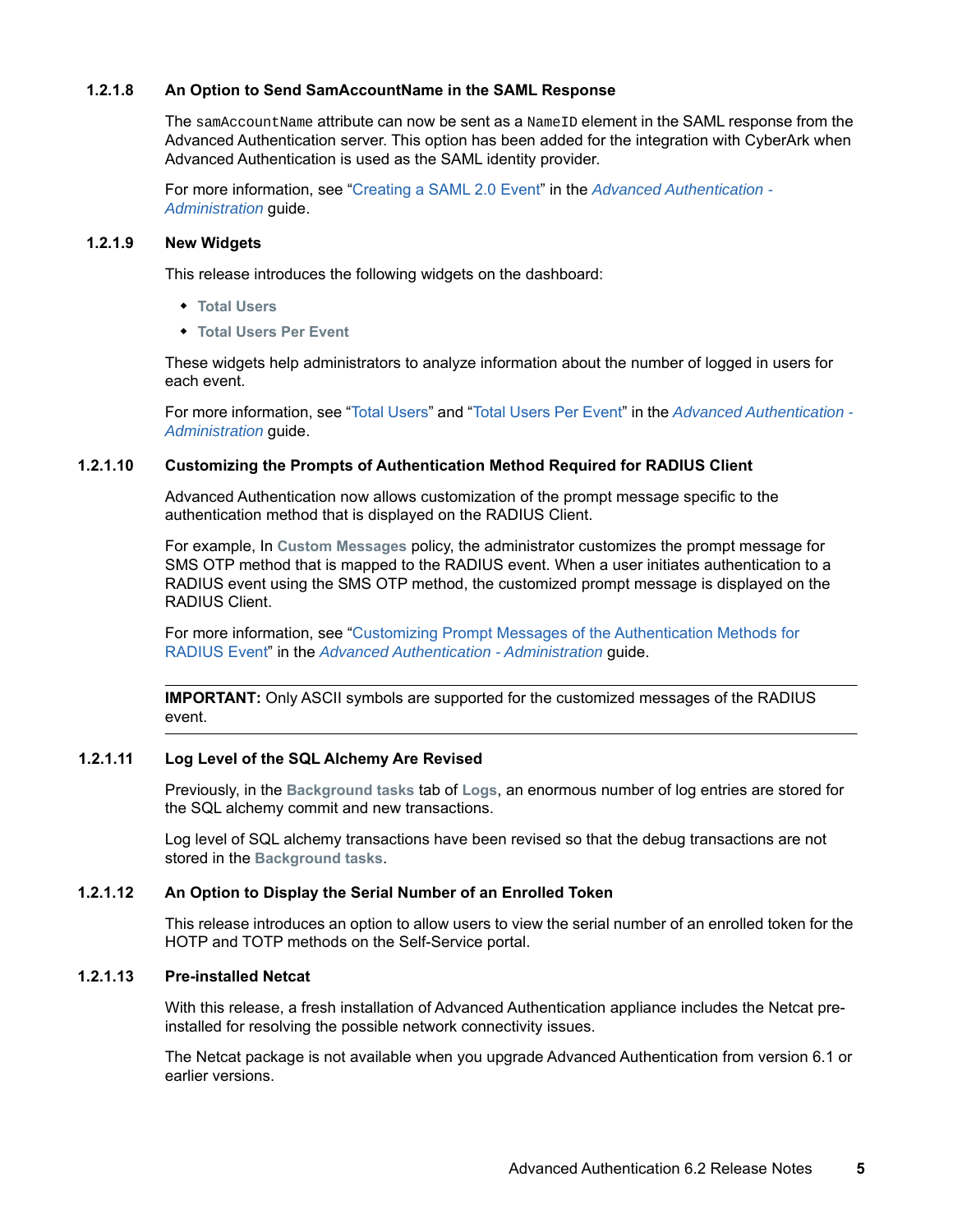#### <span id="page-5-2"></span>**1.2.1.14 Resend OTP Option Added to the Web Authentication for All the OTP Based Methods**

In the Web authentication, a **Resend OTP** button has been added to allow users to resend OTP for all the OTP based methods such as SMS, Voice, and so on.

#### <span id="page-5-0"></span>**1.2.2 Client Enhancements**

- [Section 1.2.2.1, "1:N Support for Mac," on page 6](#page-5-3)
- [Section 1.2.2.2, "Username Disclosure Support for Cached Login," on page 6](#page-5-4)
- ◆ [Section 1.2.2.3, "Enhanced Logging for Windows Client," on page 6](#page-5-5)
- [Section 1.2.2.4, "An Option for U2F Timeout," on page 6](#page-5-6)
- Section 1.2.2.5, "Ability to Configure Timeout for the Authentication Agent Window After [Successful Authentication," on page 6](#page-5-7)

#### <span id="page-5-3"></span>**1.2.2.1 1:N Support for Mac**

Now, Advanced Authentication supports the 1:N feature on the macOS. It allows to automatically detect the username when user presents an enrolled card or PKI token.

For more information, see ["Disabling 1:N"](https://www.netiq.com/documentation/advanced-authentication-60/pdfdoc/macos-client-installation/macos-client-installation.pdf#b1lvj0r6) in the *[Advanced Authentication - Mac OS X Client](https://www.netiq.com/documentation/advanced-authentication-60/pdfdoc/macos-client-installation/macos-client-installation.pdf#bookinfo)* guide.

#### <span id="page-5-4"></span>**1.2.2.2 Username Disclosure Support for Cached Login**

This release extends support to the **Username disclosure** option for a Client cache login. The **Username disclosure** option allows administrators to conceal the valid user names and prevents security vulnerabilities.

#### <span id="page-5-5"></span>**1.2.2.3 Enhanced Logging for Windows Client**

Now, along with the details for the successful login attempts, log files include details for failed login attempts.

For more information, see ["Logging for Windows Specific Advanced Authentication Events](https://www.netiq.com/documentation/advanced-authentication-60/pdfdoc/windows-client-installation-guide/windows-client-installation-guide.pdf#t45ksn1ozy65)" in the *[Advanced Authentication - Windows Client](https://www.netiq.com/documentation/advanced-authentication-60/pdfdoc/windows-client-installation-guide/windows-client-installation-guide.pdf#bookinfo)* guide.

#### <span id="page-5-6"></span>**1.2.2.4 An Option for U2F Timeout**

An option has been added to configure the U2F timeout for authentication on all the Clients.

For more information, see ["Configuring Timeout for the U2F Authentication](https://www.netiq.com/documentation/advanced-authentication-60/pdfdoc/windows-client-installation-guide/windows-client-installation-guide.pdf#t48okaigs7db)" in the *[Advanced](https://www.netiq.com/documentation/advanced-authentication-60/pdfdoc/windows-client-installation-guide/windows-client-installation-guide.pdf#bookinfo)  Authentication - Windows Client* guide.

#### <span id="page-5-7"></span>**1.2.2.5 Ability to Configure Timeout for the Authentication Agent Window After Successful Authentication**

Now, Advanced Authentication administrators can set the duration of the Authentication Agent window display after a user authenticates using the Authentication Agent.

For more information, see ["Configuring Time to Close the Restricted Browser](https://www.netiq.com/documentation/advanced-authentication-60/pdfdoc/windows-authentication-agent-installation-guide/windows-authentication-agent-installation-guide.pdf#t482vvrkd1z5)" in the *[Advanced](https://www.netiq.com/documentation/advanced-authentication-60/pdfdoc/windows-authentication-agent-installation-guide/windows-authentication-agent-installation-guide.pdf#bookinfo)  Authentication - Windows Authentication Agent* guide.

#### <span id="page-5-1"></span>**1.2.3 API Enhancements**

- [Section 1.2.3.1, "Support for Synchronizing the HOTP Token Counter," on page 7](#page-6-1)
- [Section 1.2.3.2, "REST API to Clone Users," on page 7](#page-6-2)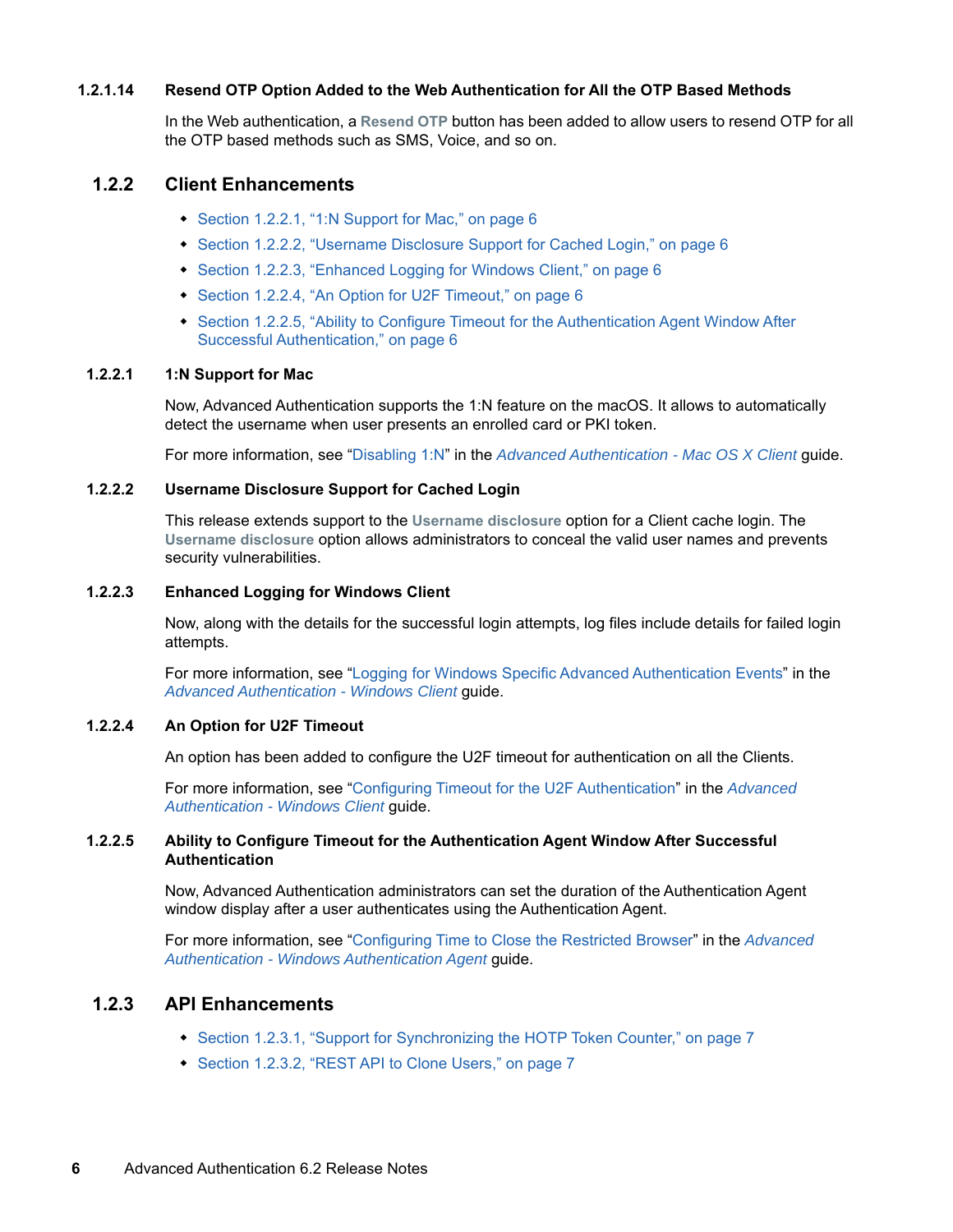#### <span id="page-6-1"></span>**1.2.3.1 Support for Synchronizing the HOTP Token Counter**

With this release, Public API has been enhanced to provide an ability to synchronize the HOTP token counter during the enrollment of HOTP authenticator.

#### <span id="page-6-2"></span>**1.2.3.2 REST API to Clone Users**

With this release, REST API has been enhanced to provide an ability to migrate users of an existing LDAP repository to an another repository (LDAP or External repository for Repo Agent).

#### <span id="page-6-0"></span>**1.2.4 Security Enhancements**

This release provides the following security enhancements:

- [Section 1.2.4.1, "XSS Vulnerability in React Router Fixed," on page 7](#page-6-3)
- [Section 1.2.4.2, "Slow HTTP POST Vulnerability Fixed," on page 7](#page-6-4)
- [Section 1.2.4.3, "Ability to Disable the Key-Pair Generation for PKI Authentication," on page 7](#page-6-5)
- [Section 1.2.4.4, "Permissions Added to Access Cache Files by the System Account Only," on](#page-6-6)  [page 7](#page-6-6)
- [Section 1.2.4.5, "Settings to Secure Digital Certificate of the PKI Authenticator," on page 7](#page-6-7)
- Section 1.2.4.6, "Write Permission Removed for the Configuration File of Linux PAM Client," on [page 7](#page-6-8)

#### <span id="page-6-3"></span>**1.2.4.1 XSS Vulnerability in React Router Fixed**

XSS vulnerabilities in the react router have been fixed.

#### <span id="page-6-4"></span>**1.2.4.2 Slow HTTP POST Vulnerability Fixed**

The Slow HTTP POST vulnerability for the Denial of Service (DoS) attack has been fixed.

#### <span id="page-6-5"></span>**1.2.4.3 Ability to Disable the Key-Pair Generation for PKI Authentication**

You can now disable the key-pair based enrollment of the PKI device and enforce the PKI enrollment using only a user certificate issued by the CA.

For more information, see ["Disabling the Key-Pair Option"](https://www.netiq.com/documentation/advanced-authentication-60/pdfdoc/server-administrator-guide/server-administrator-guide.pdf#t48hu5yjo3qh) in the *[Advanced Authentication -](https://www.netiq.com/documentation/advanced-authentication-60/pdfdoc/server-administrator-guide/server-administrator-guide.pdf#bookinfo)  Administration* guide.

#### <span id="page-6-6"></span>**1.2.4.4 Permissions Added to Access Cache Files by the System Account Only**

Permission have been added to access the Cache Files by the System account only.

#### <span id="page-6-7"></span>**1.2.4.5 Settings to Secure Digital Certificate of the PKI Authenticator**

This release introduces two security settings on the Device Service that prevents access to the digital certificates of a PKI authenticator. This enhances the security by protecting the digital certificates.

For more information, see ["Configuring the Security Settings](https://www.netiq.com/documentation/advanced-authentication-60/pdfdoc/device-service-installation/device-service-installation.pdf#t4836fudhrcj)" in the *[Advanced Authentication -](https://www.netiq.com/documentation/advanced-authentication-60/pdfdoc/device-service-installation/device-service-installation.pdf#bookinfo)  Device Service* guide.

#### <span id="page-6-8"></span>**1.2.4.6 Write Permission Removed for the Configuration File of Linux PAM Client**

The write permission has been removed for the configuration file  $pam$  aucore.conf of the Linux PAM Client.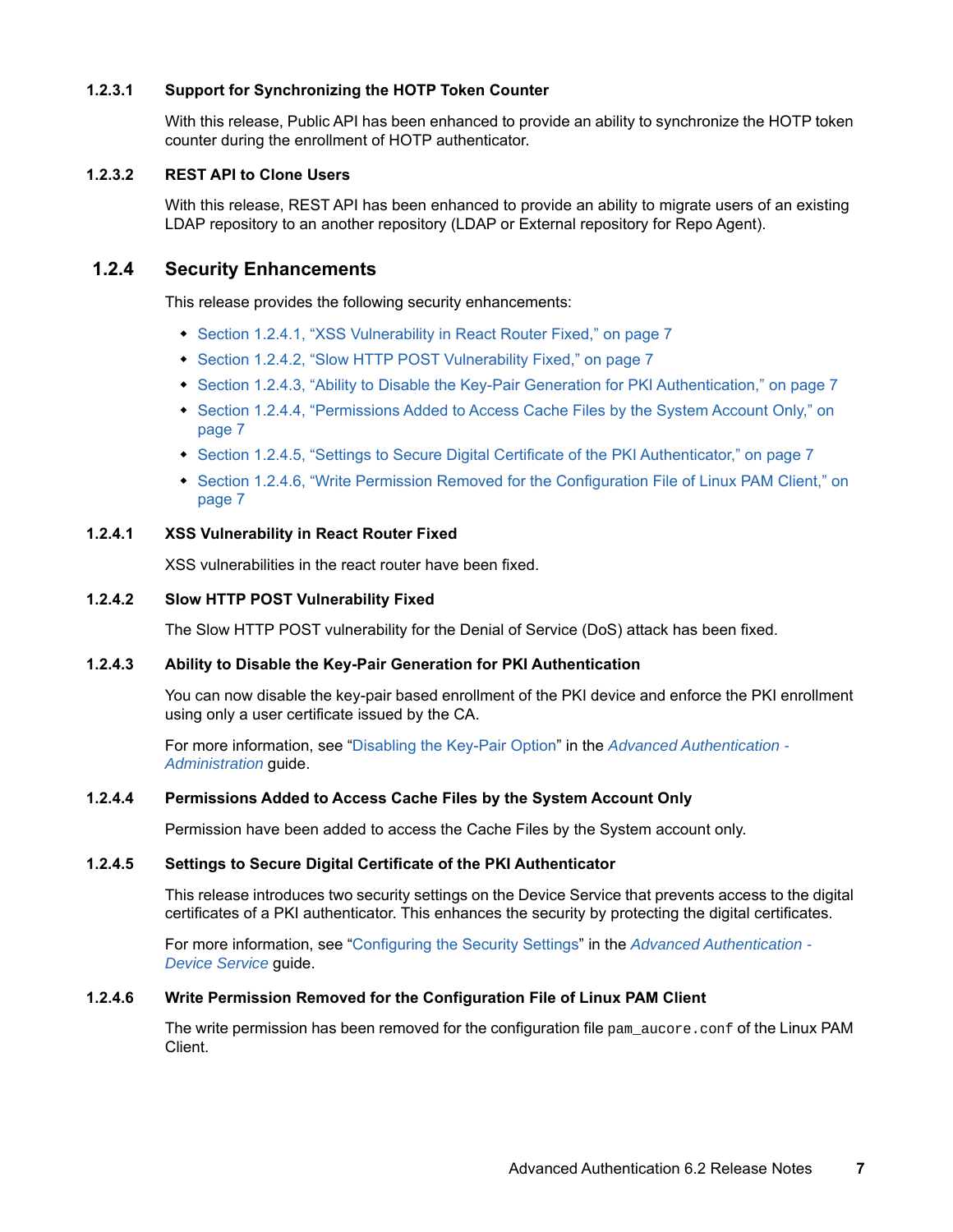## <span id="page-7-0"></span>**1.3 Software Fixes**

Advanced Authentication 6.2 includes the following software fixes:

- [Section 1.3.1, "Server Fixes," on page 8](#page-7-1)
- [Section 1.3.2, "Client Fixes," on page 10](#page-9-0)

### <span id="page-7-1"></span>**1.3.1 Server Fixes**

Advanced Authentication 6.2 includes the following server fixes:

- Section 1.3.1.1, "Database Migration from Version 5.x Stopped Working With 5.6 Patch Update [7," on page 8](#page-7-2)
- [Section 1.3.1.2, "The Advanced Authentication Server Does Not Return Available Authenticators](#page-7-3)  [for Clients," on page 8](#page-7-3)
- [Section 1.3.1.3, "Phone Numbers and Emails of Users for the Web Authentication Events Are](#page-7-4)  [Not Masked," on page 8](#page-7-4)
- [Section 1.3.1.4, "Web Servers Not Able to Communicate with the Database Servers," on page 9](#page-8-0)
- Section 1.3.1.5, "An Error Occurs When Logging In to the Administration Portal After Updating," [on page 9](#page-8-1)
- ◆ [Section 1.3.1.6, "Heartbeat or Replication Issues," on page 9](#page-8-2)
- [Section 1.3.1.7, "Customized Chain Names Are Not Applicable for Web Authentication," on](#page-8-3)  [page 9](#page-8-3)
- [Section 1.3.1.8, "Filters Do Not Work Appropriately for Widgets in the Dashboard," on page 9](#page-8-4)
- [Section 1.3.1.9, "A Repository Sync Updates the Login Options Policy," on page 9](#page-8-5)
- [Section 1.3.1.10, "No Response Received After Authentication in the Advanced Authentication](#page-8-6)  [NetIQ Access Manager Integration," on page 9](#page-8-6)
- [Section 1.3.1.11, "An Error is Displayed in the User Report Section of the Helpdesk Portal," on](#page-8-7)  [page 9](#page-8-7)
- [Section 1.3.1.12, "Addition of two eDirectory Repositories with the Same Base DN Fails," on](#page-8-8)  [page 9](#page-8-8)
- Section 1.3.1.13, "Short Names of the Chains Are Displayed Instead of Custom Names for Web [Authentication," on page 10](#page-9-1)
- Section 1.3.1.14, "RADIUS Authentication Does Not Work When Username Contains Spaces," [on page 10](#page-9-2)

#### <span id="page-7-2"></span>**1.3.1.1 Database Migration from Version 5.x Stopped Working With 5.6 Patch Update 7**

Importing the database from Advanced Authentication 5.6 Patch Update 7 to version 6 does not work. The migration has been fixed and this will work from Advanced Authentication 5.6 Patch Update 8 to 6.2.

#### <span id="page-7-3"></span>**1.3.1.2 The Advanced Authentication Server Does Not Return Available Authenticators for Clients**

There are specific conditions that involve the offline login and use of more than one user on a workstation. In these conditions, the server does not return the available authenticators for Clients and login or unlocking the operating system is not possible.

#### <span id="page-7-4"></span>**1.3.1.3 Phone Numbers and Emails of Users for the Web Authentication Events Are Not Masked**

**Issue:** The phone numbers and emails of the users are not masked on the authentication page for the Web authentication method.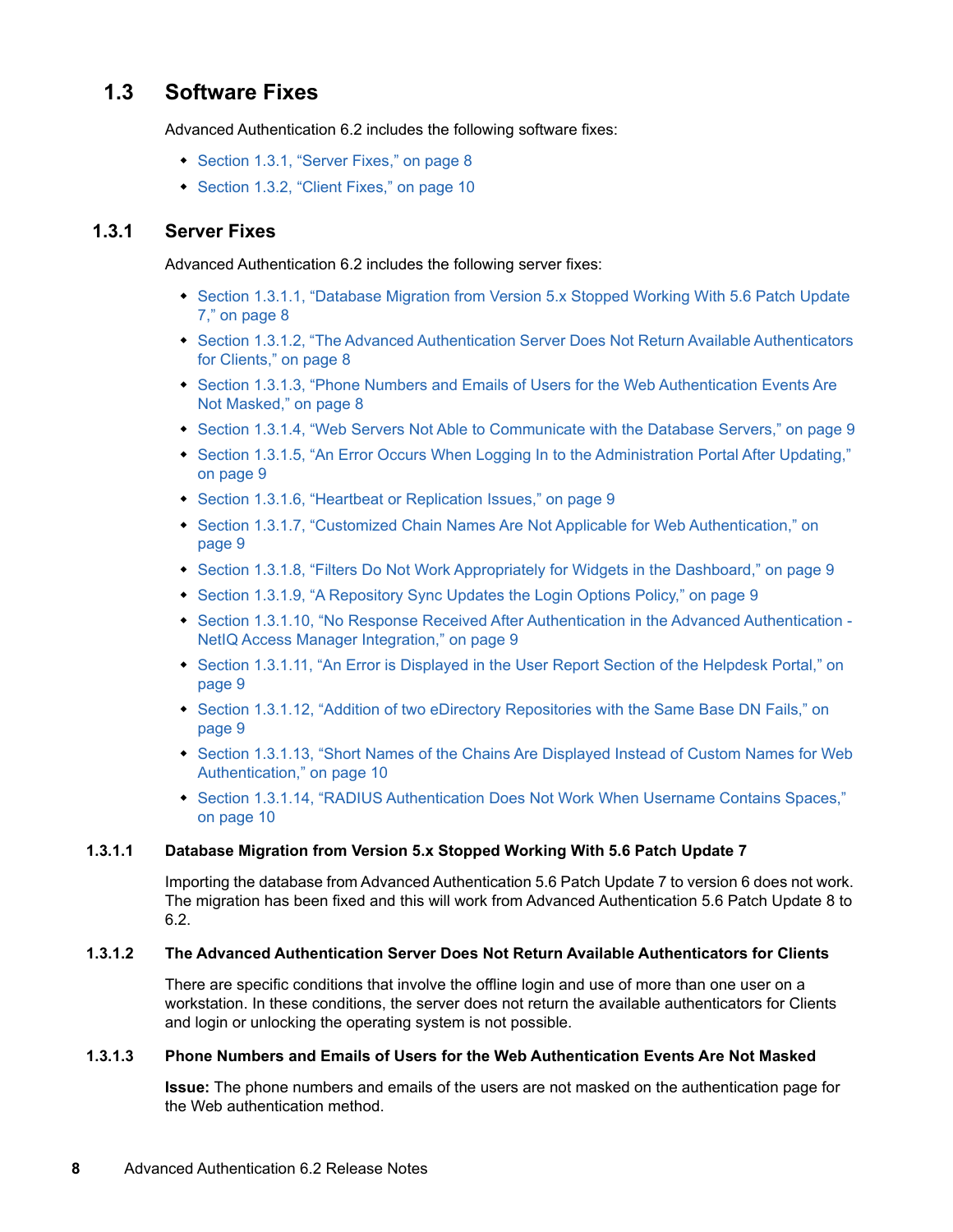**Fix:** The option **Recipient Mask** has been added for the Mail Sender, SMS Sender, and Voice Sender policies that allow to mask the phone numbers and email address. For more information, see "[Mail](https://www.netiq.com/documentation/advanced-authentication-60/pdfdoc/server-administrator-guide/server-administrator-guide.pdf#MailServerSettings)  Sender", ["SMS Sender"](https://www.netiq.com/documentation/advanced-authentication-60/pdfdoc/server-administrator-guide/server-administrator-guide.pdf#SMSServiceProviderSettings), and ["Voice Sender"](https://www.netiq.com/documentation/advanced-authentication-60/pdfdoc/server-administrator-guide/server-administrator-guide.pdf#VoiceCallServiceProviderSettings) policies in the *[Advanced Authentication - Administration](https://www.netiq.com/documentation/advanced-authentication-60/pdfdoc/server-administrator-guide/server-administrator-guide.pdf#bookinfo)* guide.

#### <span id="page-8-0"></span>**1.3.1.4 Web Servers Not Able to Communicate with the Database Servers**

**Issue:** When a Database Master server is rebooted, the Web servers of the same site do not switch to the secondary Database server and this causes a delay of 15 minutes. Even after the Database Master server comes up again, the web servers display errors until those web servers are rebooted.

**Fix:** A 2-minute timeout has been added to fix the issue.

#### <span id="page-8-1"></span>**1.3.1.5 An Error Occurs When Logging In to the Administration Portal After Updating**

An error TypeError NoneType object is not iterable (Unknown Error) is displayed after installing the patch while logging in to the Administration portal. The issue does not occur after up to 30 minutes.

#### <span id="page-8-2"></span>**1.3.1.6 Heartbeat or Replication Issues**

**Issue:** In a clustered environment with several sites, the Global Master server experiences issues with the heartbeat and replication. When a conflict is detected, the system must automatically ignore the incoming change. However, the system ignores the entire batch.

**Fix:** Now, Advanced Authentication controls whether the entire batch or just the row in conflict must be ignored.

#### <span id="page-8-3"></span>**1.3.1.7 Customized Chain Names Are Not Applicable for Web Authentication**

Custom localization of method and chain names does not work in the Web Authentication.

#### <span id="page-8-4"></span>**1.3.1.8 Filters Do Not Work Appropriately for Widgets in the Dashboard**

When you apply filters for Widgets on Dashboard, sometimes the filters are not reflected, and the Dashboard fails to display the information according to the configured filters.

#### <span id="page-8-5"></span>**1.3.1.9 A Repository Sync Updates the Login Options Policy**

When a full synchronization or a quick synchronization is done for a repository, the repository name gets updated in the **Logins Options** policy.

#### <span id="page-8-6"></span>**1.3.1.10 No Response Received After Authentication in the Advanced Authentication - NetIQ Access Manager Integration**

After authentication, NetIQ Access Manager does not get a proper JSON response back from Advanced Authentication to indicate that the user is authenticated. *(Bug 1109606)*

#### <span id="page-8-7"></span>**1.3.1.11 An Error is Displayed in the User Report Section of the Helpdesk Portal**

A 503 error is displayed when navigating to the **User Report** tab of the Helpdesk portal on a web server.

#### <span id="page-8-8"></span>**1.3.1.12 Addition of two eDirectory Repositories with the Same Base DN Fails**

In an Advanced Authentication server repository configuration, addition of two eDirectory repositories with the same admin base DN does not work.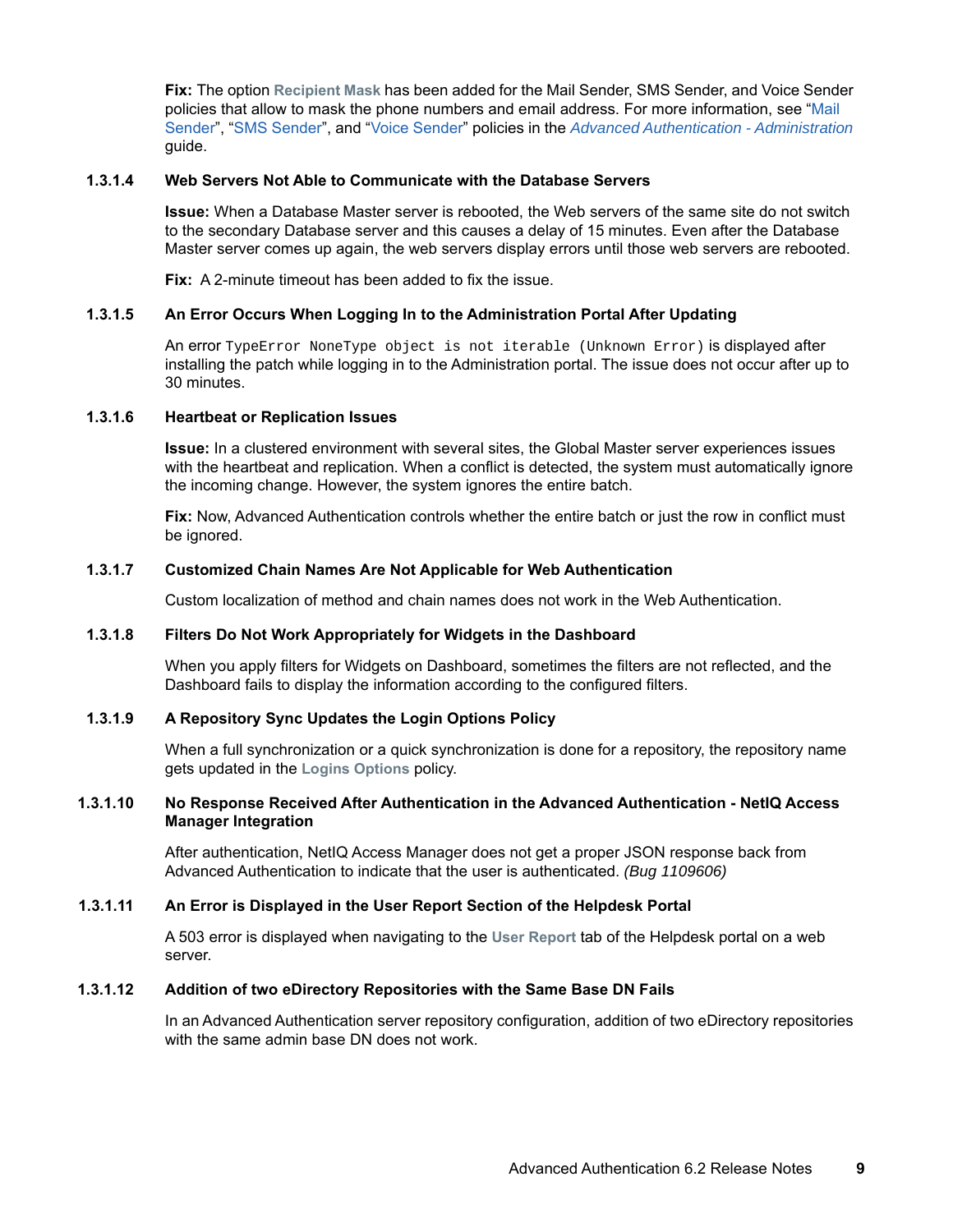#### <span id="page-9-1"></span>**1.3.1.13 Short Names of the Chains Are Displayed Instead of Custom Names for Web Authentication**

When custom names are used for chains in the Web authentication, the short names of the chains are displayed in place of the custom names during authentication.

#### <span id="page-9-2"></span>**1.3.1.14 RADIUS Authentication Does Not Work When Username Contains Spaces**

When the username contains spaces, the RADIUS authentication does not work.

#### <span id="page-9-0"></span>**1.3.2 Client Fixes**

Advanced Authentication 6.2 includes the following Client fixes:

- [Section 1.3.2.1, "A Blank Screen Is Displayed While Unlocking a Windows Client," on page 11](#page-10-0)
- [Section 1.3.2.2, "Login to Windows Clients Fails If the Domain Password Is Expired," on page 11](#page-10-1)
- [Section 1.3.2.3, "Keystrokes Delay In the Password Field," on page 11](#page-10-2)
- [Section 1.3.2.4, "Unable to Unlock the Client Workstation If Verification of Certificate Is Enabled,"](#page-10-3)  [on page 11](#page-10-3)
- Section 1.3.2.5, "Sign-In Button Is Displayed After Tapping the Card During Windows Login," on [page 11](#page-10-4)
- [Section 1.3.2.6, "Windows Sign-In Text Is Displayed on Background of the Lock Screen," on](#page-10-5)  [page 11](#page-10-5)
- [Section 1.3.2.7, "An Error Message Is Displayed During Windows Login," on page 11](#page-10-6)
- Section 1.3.2.8, "Users Cannot Change the Login Credentials on a Terminal Client for a Remote [Session," on page 12](#page-11-0)
- ◆ Section 1.3.2.9, "The U2F Method Does Not Work When Used In a Second Factor [Authentication," on page 12](#page-11-1)
- ◆ [Section 1.3.2.10, "Switch User with the Card," on page 12](#page-11-2)
- [Section 1.3.2.11, "Show Password Icon Is Not Displayed on the Login Screen," on page 12](#page-11-3)
- [Section 1.3.2.12, "Mac OS Does Not Cache the Repository Name of the Last Logged In User,"](#page-11-4)  [on page 12](#page-11-4)
- [Section 1.3.2.13, "Caps Lock Notification Is Not Displayed on Mac OS," on page 12](#page-11-5)
- [Section 1.3.2.14, "Uninstalling a Client Does Not Remove Respective Endpoint from the Server,"](#page-11-6)  [on page 12](#page-11-6)
- [Section 1.3.2.15, "Customized Messages Are Not Displayed on Mac OS," on page 12](#page-11-7)
- [Section 1.3.2.16, "Customized Messages Are Not Displayed on the Linux Terminal," on page 12](#page-11-8)
- Section 1.3.2.17, "Unable to Authenticate with the Face Recognition Method on a Terminal [Client," on page 12](#page-11-9)
- [Section 1.3.2.18, "Unable to Enroll the FIDO 2.0 Method on the Microsoft Edge Browser," on](#page-12-0)  [page 13](#page-12-0)
- [Section 1.3.2.19, "DigitalPersona Reader Not Accessible for a Third Party Application," on](#page-12-1)  [page 13](#page-12-1)
- [Section 1.3.2.20, "Fingerprint Authentication Fails After a Migration from Version 5," on page 13](#page-12-2)
- Section 1.3.2.21, "Sometimes the Device Service May Hang or Crash After a Restart," on [page 13](#page-12-3)
- [Section 1.3.2.22, "Issue with the PKI Plug-in After Upgrading Device Service," on page 13](#page-12-4)
- [Section 1.3.2.23, "The Backspace Key Does Not Work If the Language Is Hebrew," on page 13](#page-12-5)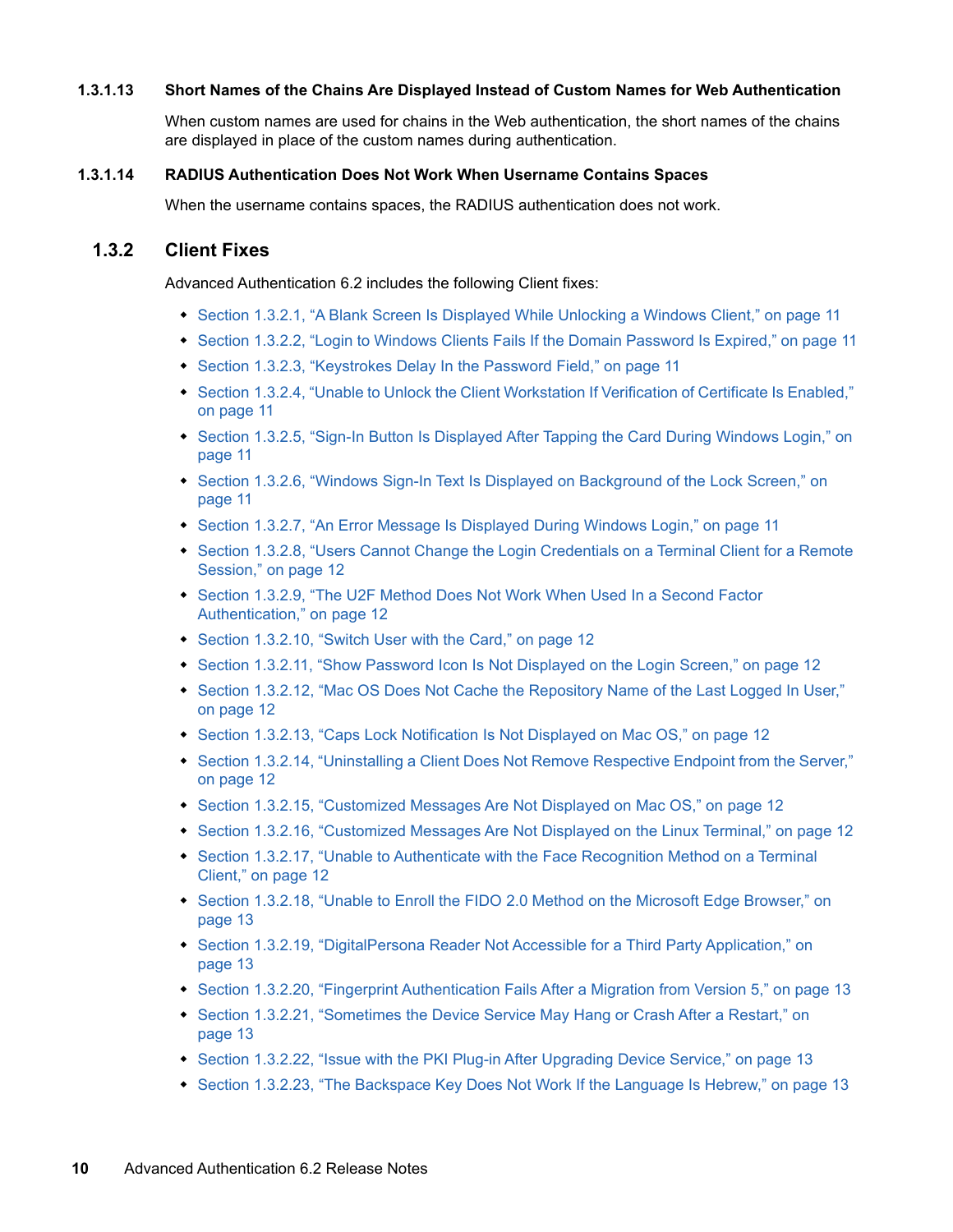#### <span id="page-10-0"></span>**1.3.2.1 A Blank Screen Is Displayed While Unlocking a Windows Client**

A blank screen is displayed without any controls when users try to unlock a workstation if some combination of the following Microsoft policies are used:

- **Interactive logon: Display user information when the session is locked**
- **Interactive logon: Do not display last user name**

#### <span id="page-10-1"></span>**1.3.2.2 Login to Windows Clients Fails If the Domain Password Is Expired**

**Issue:** With the user switching disabled, when users try to log in to Windows Client with the expired domain password, a prompt to change the password is displayed. However, the prompt does not contain the password change form. Therefore, users are allowed neither to change password nor log in to the Windows Client.

#### <span id="page-10-2"></span>**1.3.2.3 Keystrokes Delay In the Password Field**

**Issue:** In Windows Client login screen, when a user specifies the LDAP password or Password, the specified characters appear in the **Password** field after a significant delay. This happens for a screen with high resolution.

**Fix:** Now, the keystroke delay has been optimized.

#### <span id="page-10-3"></span>**1.3.2.4 Unable to Unlock the Client Workstation If Verification of Certificate Is Enabled**

**Issue:** If the Client workstation contains a valid certificate and the parameter verifyServerCertificate is set to true, the domain users are unable to log in since November 14, 2018.

**Fix:** Now, the CA certificate is bundled with the Client distributive packages and validity has been extended for 5 years.

#### <span id="page-10-4"></span>**1.3.2.5 Sign-In Button Is Displayed After Tapping the Card During Windows Login**

**Issue:** Previously, to log in to a Windows workstation with the Card method, a user had tap the card on the reader, and click **Sign in**.

**Fix:** Now, the user can tap the card the reader and log in successfully.

#### <span id="page-10-5"></span>**1.3.2.6 Windows Sign-In Text Is Displayed on Background of the Lock Screen**

While unlocking a Windows workstation, if users delay in selecting the authentication chain, a Windows sign-in text is displayed when the Microsoft Interactive logon policy is configured as follows:

- Display user information when session is locked: Do not displayed user information
- Do not require CTRL+ALT+DEL: Not Defined
- Don't display last signed-in: Enabled
- Don't display username at sign-in: Enabled

#### <span id="page-10-6"></span>**1.3.2.7 An Error Message Is Displayed During Windows Login**

When users try to log in to the Windows Client for the first time, an error message Internal Server Error is displayed. This is due to the Firewall settings that blocks all outbound connections.

Now, the Cache Service creates the required records in the Windows firewall.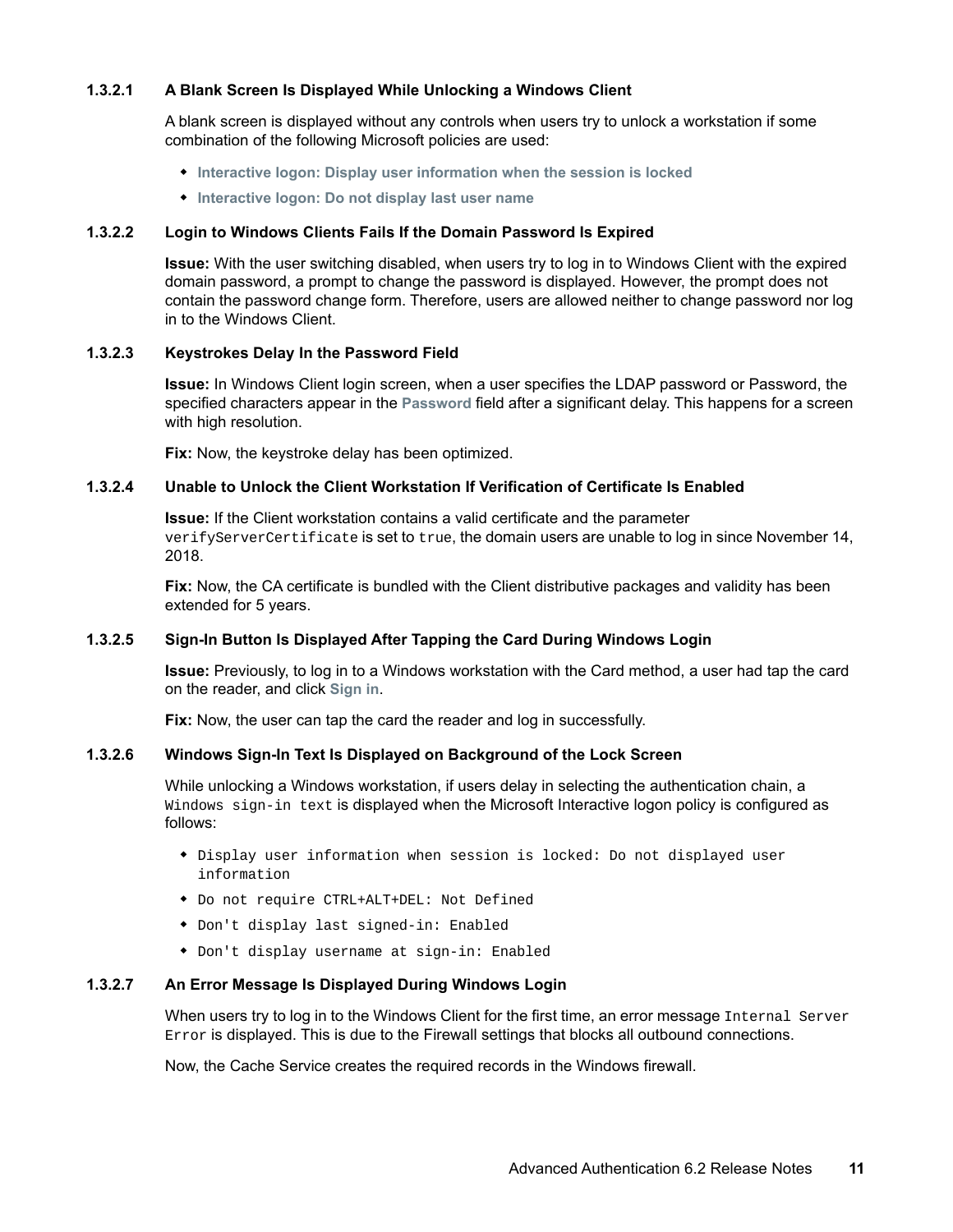#### <span id="page-11-0"></span>**1.3.2.8 Users Cannot Change the Login Credentials on a Terminal Client for a Remote Session**

**Issue:** When a user initiates a terminal session, a prompt to select the chain is displayed. However, an auto-selected user is a currently logged in instead of the Remote Desktop application saved user and users are not allowed to change it.

**Fix:** Now, the Remote Desktop application saved user can log in to a terminal session by default. This complies with the Microsoft Windows behavior. Moreover, an administrator can set the parameter select\_terminal\_client\_user: false (default value is true) to allow the users to change the login credentials on the terminal client during remote login.

#### <span id="page-11-1"></span>**1.3.2.9 The U2F Method Does Not Work When Used In a Second Factor Authentication**

When the U2F method is used along with another method (for example, Password and U2F), the login screen does not respond after a user authenticates to the first method.

#### <span id="page-11-2"></span>**1.3.2.10 Switch User with the Card**

**Issue:** Previously, to log in to a Windows workstation that has been locked, the user had to click **Switch user**, tap the relevant card, and proceed authentication with the other methods of the assigned chain.

**Fix:** Now, irrespective of whether Windows is locked or not, the user can tap the card on the reader and proceed authentication with the other methods of the assigned chain.

#### <span id="page-11-3"></span>**1.3.2.11 Show Password Icon Is Not Displayed on the Login Screen**

Sometimes, in the Windows Client login and unlock screen, the show password icon  $\infty$  is not displayed when a user specifies the password in the **Password** field. This icon helps users to validate the specified password.

#### <span id="page-11-4"></span>**1.3.2.12 Mac OS Does Not Cache the Repository Name of the Last Logged In User**

Mac OS does not cache the repository name of the last logged in user.

#### <span id="page-11-5"></span>**1.3.2.13 Caps Lock Notification Is Not Displayed on Mac OS**

The Mac OS login page does not display the notification when **Caps Lock** in on.

#### <span id="page-11-6"></span>**1.3.2.14 Uninstalling a Client Does Not Remove Respective Endpoint from the Server**

When a Client is uninstalled, the respective endpoint is not removed from the Advanced Authentication server. This issue happens because of the Firewall settings that blocks all outbound connections.

#### <span id="page-11-7"></span>**1.3.2.15 Customized Messages Are Not Displayed on Mac OS**

when an administrator customizes a message in **Custom Messages** policy, the customized messages are not displayed on Mac OS Client.

#### <span id="page-11-8"></span>**1.3.2.16 Customized Messages Are Not Displayed on the Linux Terminal**

When an administrator customized a message in the **Custom Messages** policy, the customized messages are not displayed on the Linux Terminal.

#### <span id="page-11-9"></span>**1.3.2.17 Unable to Authenticate with the Face Recognition Method on a Terminal Client**

When users try to log in to the terminal client with Face Recognition method for a remote session, an error message face service is not available is displayed.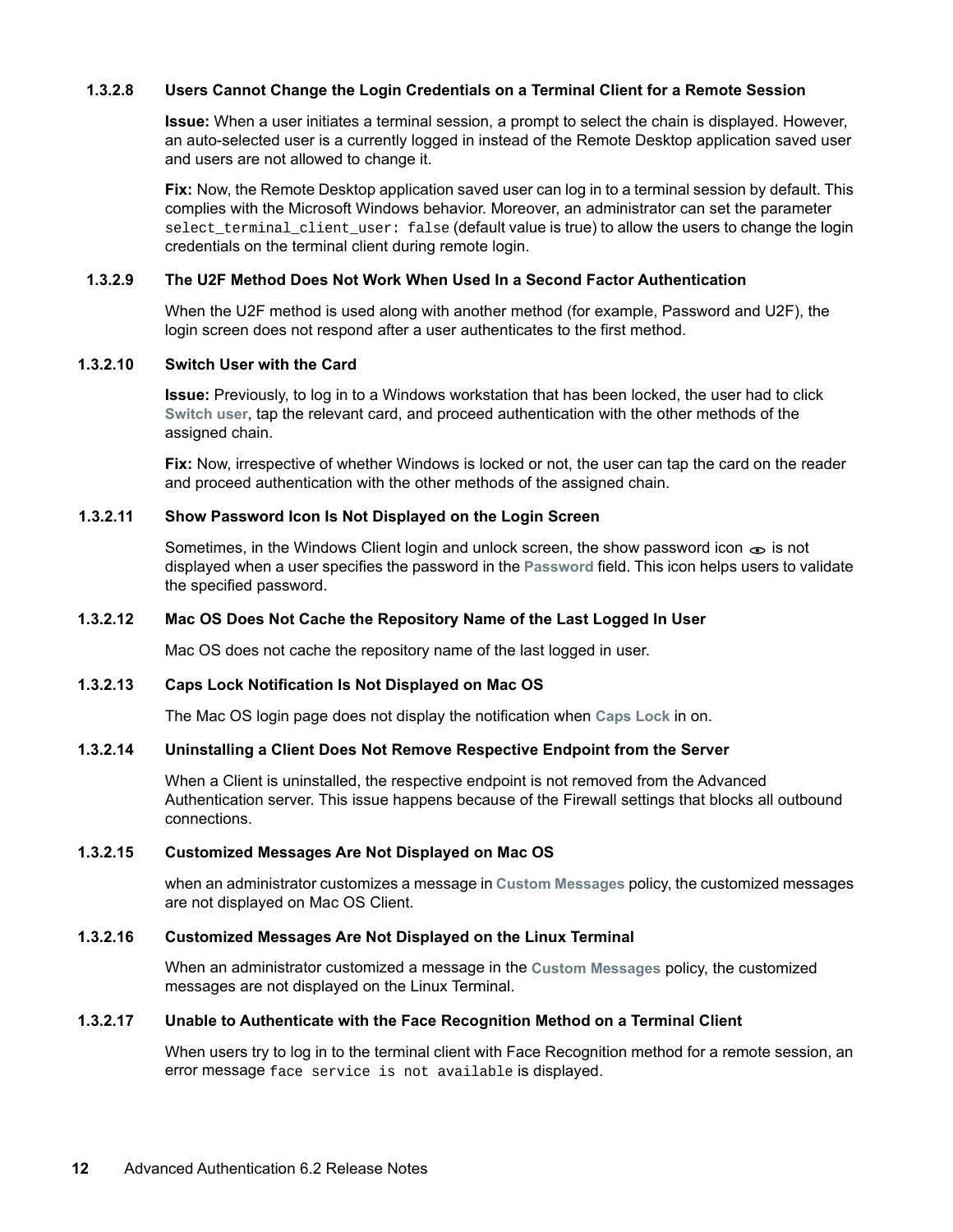#### <span id="page-12-0"></span>**1.3.2.18 Unable to Enroll the FIDO 2.0 Method on the Microsoft Edge Browser**

**Issue:** On Self-Service portal, when users try to enroll the FIDO 2.0 method using the U2F device, an error message Web authentication is not supported in this browser is displayed.

**Reason:** Users can enroll the FIDO 2.0 method on Microsoft Edge 17 or further supported versions.

#### <span id="page-12-1"></span>**1.3.2.19 DigitalPersona Reader Not Accessible for a Third Party Application**

**Issue:** When a third-party application requires to use the DigitalPersona reader, but the reader is busy with the Advanced Authentication Device Service that is installed on the workstation.

**Fix:** By default, Device Service now uses a cooperative mode and the DigitalPersona reader is not locked for exclusive use by the Device Service. The mode is customizable.

#### <span id="page-12-2"></span>**1.3.2.20 Fingerprint Authentication Fails After a Migration from Version 5**

**Issue:** After migrating from Advanced Authentication 5.6 to version 6.1, when users authenticate on Windows Client with the Fingerprint method using the Secugen Hamster Pro 20, an error message mismatch is displayed.

**Reason:** In version 6, another fingerprint engine is available and the old engine which handled the enrollment in version 5 saved the fingerprints with a very low quality.

**Fix:** An option is included to configure the Device Service to use the old fingerprint engine. For more information, see [Mismatch Error After Migrating from Advanced Authentication 5.6 to 6.0](https://www.netiq.com/documentation/advanced-authentication-60/pdfdoc/device-service-installation/device-service-installation.pdf#t48m4i3qjw6r).

#### <span id="page-12-3"></span>**1.3.2.21 Sometimes the Device Service May Hang or Crash After a Restart**

Sometimes Advanced Authentication Device Service may hang or crash when an administrator restarts the service.

#### <span id="page-12-4"></span>**1.3.2.22 Issue with the PKI Plug-in After Upgrading Device Service**

In Windows, after upgrading Advanced Authentication Device Service 6.0 to version 6.1, the PKI plug-in with card reader does not work.

#### <span id="page-12-5"></span>**1.3.2.23 The Backspace Key Does Not Work If the Language Is Hebrew**

In Windows, users are unable to delete the incorrect password with the **Backspace** key when the language is set to **Hebrew**.

# **2 Known Issues**

NetIQ Corporation strives to ensure our products provide quality solutions for your enterprise software needs. The following issues are currently being researched. If you need further assistance with any issue, please contact [Technical Support](http://www.netiq.com/support).

Advanced Authentication 6.2 includes the following known issues:

- [Section 2.1, "Issue With Syncing Data for the Repo Agent," on page 14](#page-13-1)
- [Section 2.2, "Some of the Customized Messages Are Not Displayed on the Server," on page 14](#page-13-2)
- [Section 2.3, "Authentication Window Does Not Appear After the Sleep Mode," on page 14](#page-13-3)
- [Section 2.4, "Issue With the Helpdesk Portal Login," on page 14](#page-13-0)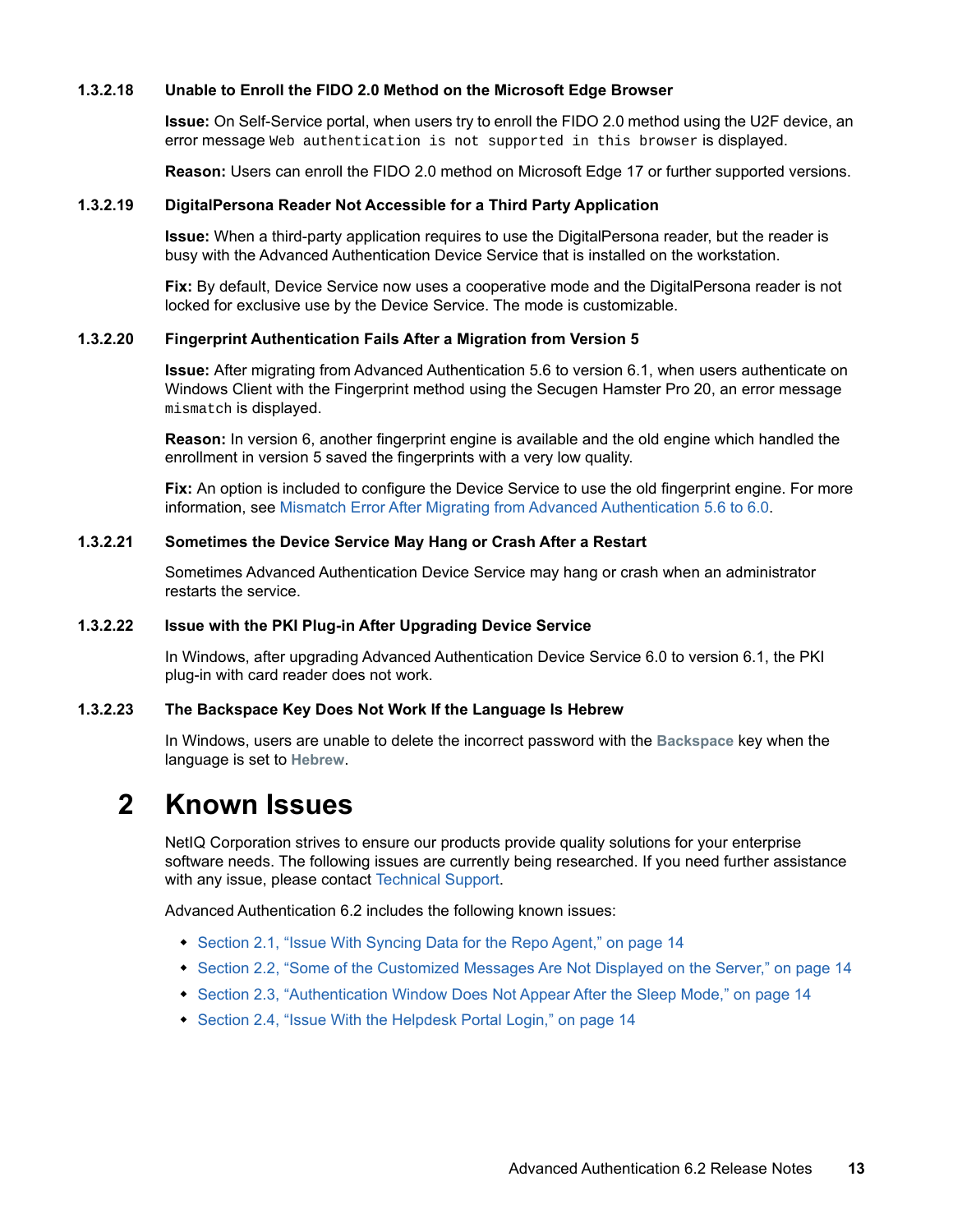## <span id="page-13-1"></span>**2.1 Issue With Syncing Data for the Repo Agent**

**Issue:** The Repo Agent fails to sync data with Advanced Authentication server when the **Repo Name** contains spaces.

## <span id="page-13-2"></span>**2.2 Some of the Customized Messages Are Not Displayed on the Server**

Previously, there was an issue where uploading a localization package from the Client to the server rewrote the localization messages used by the server.

This issue was fixed by merging the server and Client localization packages. However, after this change some of the messages are still not localized on the server.

## <span id="page-13-3"></span>**2.3 Authentication Window Does Not Appear After the Sleep Mode**

**Issue:** On macOS 10.14.2, when the Client goes in the sleep mode and a user tries to log in, the authentication window does not appear.

**Reason:** This issue is related to Apple and a fix should be provided in the forthcoming macOS release.

## <span id="page-13-0"></span>**2.4 Issue With the Helpdesk Portal Login**

**Issue:** When a user specifies <aa-server-name>/helpdesk in a browser to access the Advanced Authentication Helpdesk portal, the user is redirected to the Helpdesk Authenticators page (/ helpdesk/authenticators) instead of the login page of the Helpdesk portal (/helpdesk/auth).

Workaround: Users can either append /auth as a suffix to the URL <aa-server-name>/helpdesk or click the User icon  $\mathbb{E}$  > Log Out on the Helpdesk Authenticators page to navigate to the login page of the Helpdesk portal.

# **3 Upgrading**

You can upgrade Advanced Authentication 6.1 to 6.2. You cannot directly upgrade from Advanced Authentication 5.x to 6.2. However, you can export the database from Advanced Authentication 5.6 to 6.2. After you install Advanced Authentication 6.2, you can import the database from 5.6.

For example, to upgrade from Advanced Authentication 5.5 to 6.2, you must first upgrade from Advanced Authentication 5.5 to 5.6. Then, you must install 6.2 and import the configurations from 5.6.

For more information about migrating, see "" in the *[Advanced Authentication- Server Installation and](https://www.netiq.com/documentation/advanced-authentication-60/pdfdoc/install-upgrade-guide/install-upgrade-guide.pdf#bookinfo)  Upgrade* guide.

For more information about upgrading from 6.0, see ["Upgrading Advanced Authentication](https://www.netiq.com/documentation/advanced-authentication-60/pdfdoc/install-upgrade-guide/install-upgrade-guide.pdf#productupgrade)" in the *[Advanced Authentication- Server Installation and Upgrade](https://www.netiq.com/documentation/advanced-authentication-60/pdfdoc/install-upgrade-guide/install-upgrade-guide.pdf#bookinfo)* guide.

# **4 Contact Information**

Our goal is to provide documentation that meets your needs. If you have suggestions for improvements, please email [Documentation-Feedback@netiq.com](mailto:Documentation-Feedback@netiq.com). We value your input and look forward to hearing from you.

For detailed contact information, see the [Support Contact Information website.](http://www.netiq.com/support/process.asp#phone)